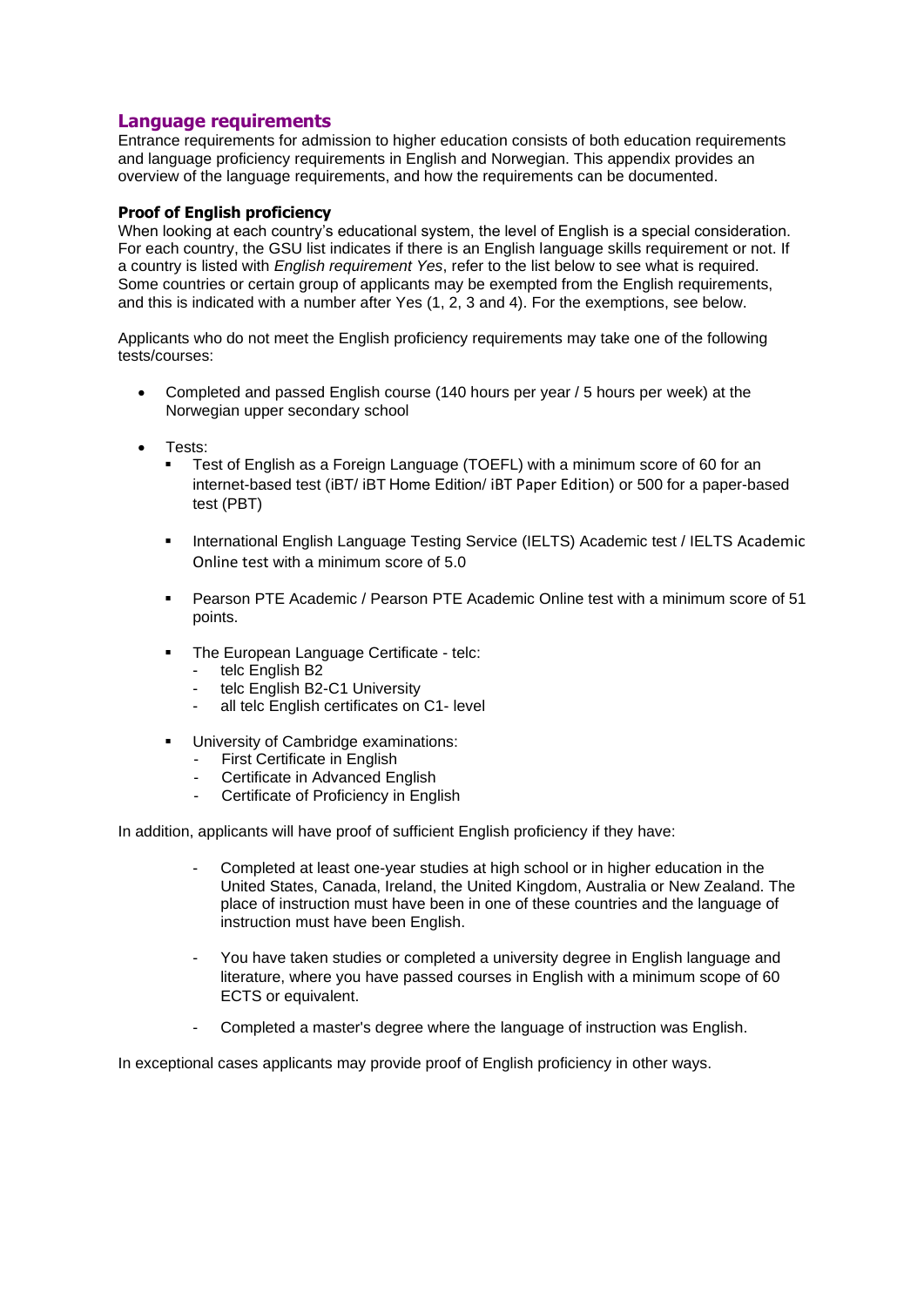Exemption Yes 1) List of European countries with English requirement where English from high school meets the English language requirement:

| Austria            | The English language requirement is met by English in Reifeprüfung, Matura<br>or Reifeprüfungszeugnis                         |
|--------------------|-------------------------------------------------------------------------------------------------------------------------------|
| Belgium, Flemi     | The English language requirement is met by English in ASO                                                                     |
| sh-speaking        | (Algemeen Secundair<br>Onderwijs).                                                                                            |
| Belgium,           | The English language requirement is met by English in General secondary                                                       |
| French-            | education (Certificat d'Enseignement Secondaire                                                                               |
| speaking           | Supérieur).                                                                                                                   |
| <b>Bulgaria</b>    | The English language requirement is met by Engelsk as the                                                                     |
|                    | first foreing langauge in Diploma za Sredno Obrazovanie (Диплома за средно<br>образование)                                    |
| Croatia            | The English language requirement is met by state exam (državna matura) in<br>English at higher level (viša razina) from 2010. |
| Estonia            | From 2014: English is met by English B1 or B2                                                                                 |
|                    | at Löputunnistus or Riigieksamitunnistus. 1997-2013: State exam in English                                                    |
|                    | at Riigieksammitunnistus passed with at least 51 points also meets the English<br>requirement.                                |
| France             | The English language requirement is met by                                                                                    |
|                    | English in the secondary school leaving certificate (baccalauréat).                                                           |
| Germany            | The English language requirement is met by English                                                                            |
|                    | in Zeugnis der Allgemeinen                                                                                                    |
|                    | Hochschulreife (Abitur)                                                                                                       |
| Hungary            | The English language requirement is met if you have finished secondary school<br>after 2005 and                               |
|                    | have English specialization; emelt szintű érettségi vizsga                                                                    |
|                    |                                                                                                                               |
| Latvia             | State exam in English with at least B1 level                                                                                  |
|                    | at Vispārējās vidējās izglītības sertifikāts from 2013                                                                        |
| Lithuania          | The English language requirement is met by English at B1 or B2<br>level on Brandos atestatas from 2013                        |
| <b>Netherlands</b> | The English language requirement is met by<br>English in HAVO or VWO.                                                         |
| Poland             | The English language requirement is met if you have passed the English exam                                                   |
|                    | (minimum grade 30) at Swiadectwo Dojrzałości from 2005.                                                                       |
| Romania            | English exam with at least B1 level in all five parts of the exam.                                                            |
|                    |                                                                                                                               |
| Slovakia           | After 2005: The English language requirement is met by English                                                                |
|                    | in Vysvédcenie o maturitnej skúske                                                                                            |
| Slovenia           | The English language requirement is met by                                                                                    |
|                    | English as first foreign language                                                                                             |
|                    | in Spricevalo o splošni maturi or Spricevalo o poklicni maturi.                                                               |